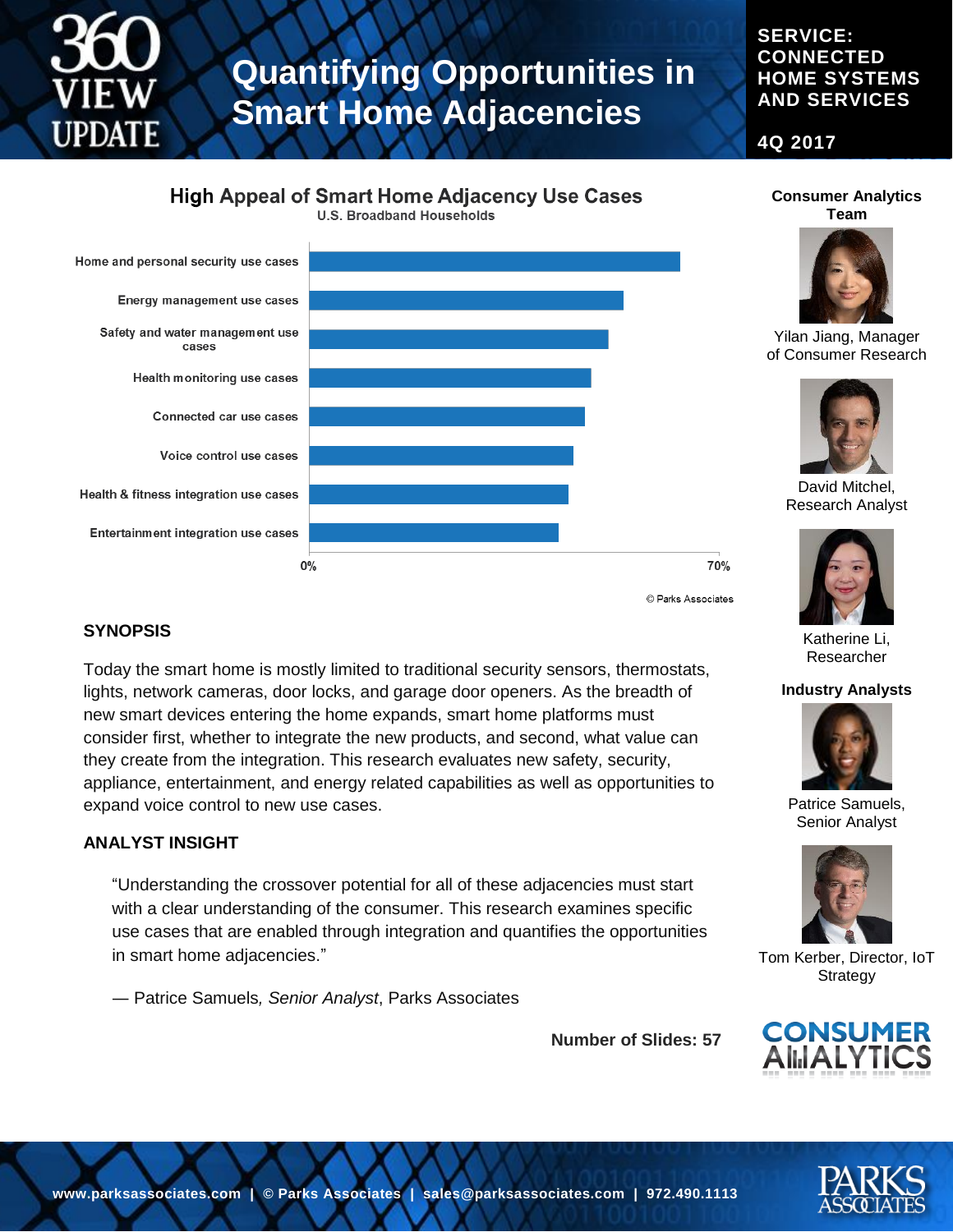

## **Quantifying Opportunities in Smart Home Adjacencies**

### **SERVICE: CONNECTED HOME SYSTEMS AND SERVICES**

**4Q 2017**

### **PRELIMINARY CONTENTS**

#### **Executive Summary**

- Industry Insight
- Key Findings and Market Impact

#### **Smart Home Adjacencies**

- Quantifying Smart Home Expanded Features
- High Appeal of Smart Home Adjacency Use Cases (Q2/17)
- Appeal of Home and Personal Security Use Cases (Q2/17)
- Most Important Home and Personal Security Use Cases (Q2/17)
- Appeal of Health Monitoring Use Cases (Q2/17)
- Most Important Health Monitoring Use Cases (Q2/17)
- Appeal of Smart Watch / Fitness Device Use Cases (Q2/17)
- Most Important Health/Fitness Device Use Cases (Q2/17)
- Appeal of Energy Management Features (Q2/17)
- Most Important Energy Management Feature (Q2/17)
- Appeal of Water Management Use Cases (Q2/17)
- Most Important Water Management Smart Home Use Case (Q2/17)
- Appeal of Voice Integration with Specified Devices (Q2/17)
- Most Likely Product to be Voice-controlled (Q2/17)
- Appeal of Entertainment Use Cases for the Smart Home (Q2/17)
- Most Important Entertainment Use Cases for the Smart Home (Q2/17)
- Appeal of Connected Car and Smart Home Integration (Q2/17)
- High Appeal of Connected Car and Smart Home Integration by Professional Monitoring Service Adoption (Q2/17)
- Most Important Connected Car Integration (Q2/17)

#### **Overview Analysis by Segments**

- Parks Associates Smart Home Segments
- Technology Adoption Segment (Q2/17)
- Top 10 Appealing Smart Home Device Expanded Use Cases (Q2/17)
- Top 10 Appealing Smart Home Device Expanded Use Cases by Demographics (Q2/17)
- Top 10 Appealing Smart Home Device Expanded Use by Housing Characteristics (Q2/17)
- Top 10 Appealing Smart Home Device Expanded Use Cases by Smart Home Segment (Q2/17)
- Top 10 Appealing Smart Home Device Expanded Use Cases by Technology Adoption Segment (Q2/17)
- Number of High Appealing Smart Home Expanded Use Cases (Q2/17)
- TURF Analysis
- Optimal Smart Home Use Case Combinations (TURF Analysis) (Q2/17)
- Top Ranked Smart Home Device Use Cases (Q2/17)
- Top Ranked Smart Home Use Cases by Demographics (Q2/17)
- Top Ranked Expanded Use Cases by Housing Characteristics (Q2/17)

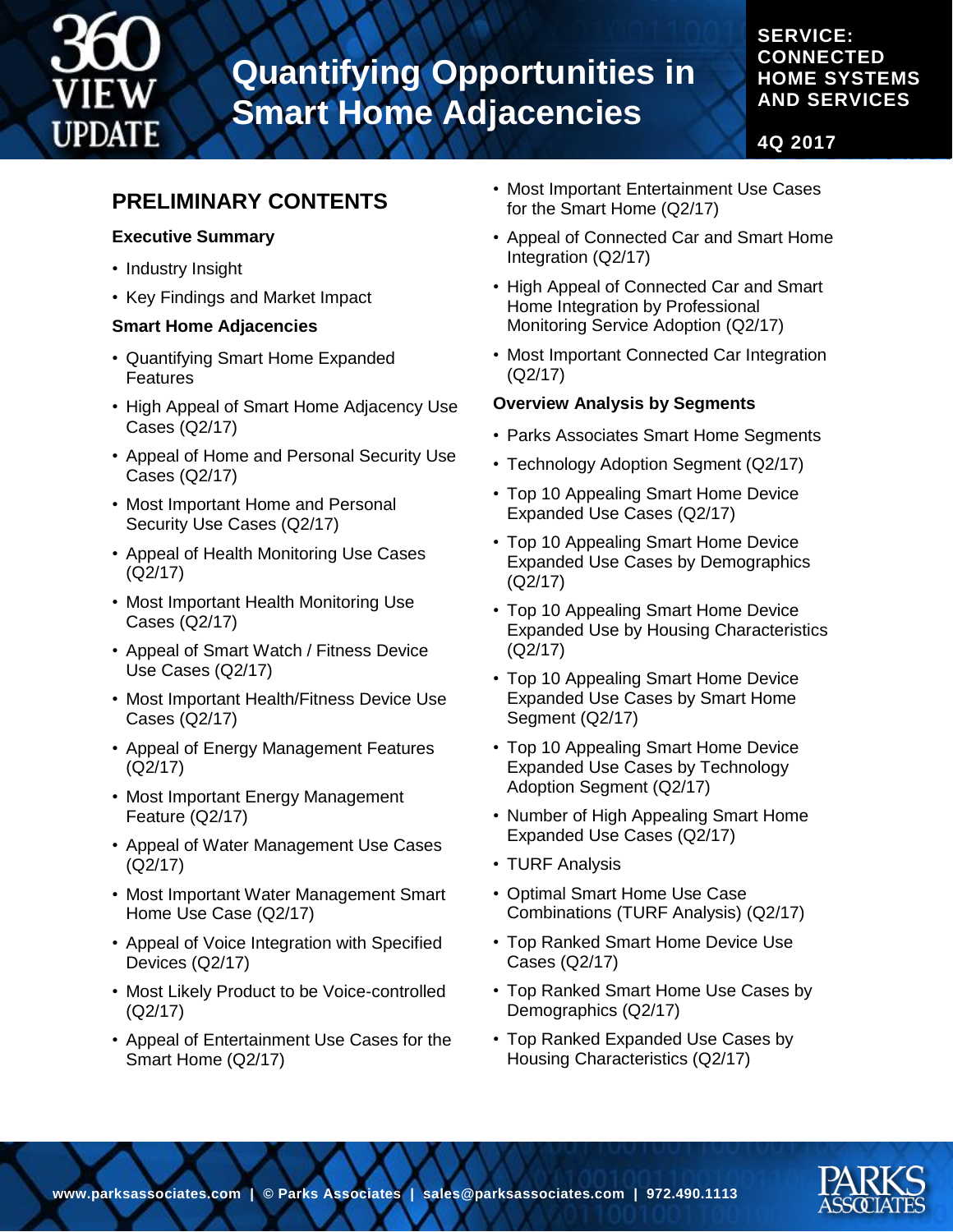

# **Quantifying Opportunities in Smart Home Adjacencies**

**SERVICE: CONNECTED HOME SYSTEMS AND SERVICES**

**4Q 2017**

- Top Ranked Expanded Use Cases by Smart Home Segment (Q2/17)
- Top Ranked Expanded Use Cases by Technology Adoption Segment (Q2/17)

#### **Consumer Prioritization of Smart Home Capabilities**

- Smart Home Capabilities
- Highest Priority Smart Home Adjacency Bundle of Use Cases (Q2/17)
- Smart Home Capabilities: Highest Priority by Smart Home Segment (Q2/17)
- Smart Home Capabilities: Highest Priority by Technology Adoption Segment (Q2/17)
- Smart Home Capabilities: Highest Priority by Demographic Characteristics (Q2/17)
- Smart Home Capabilities: Highest Priority by Housing Characteristics (Q2/17)

#### **Appendix**